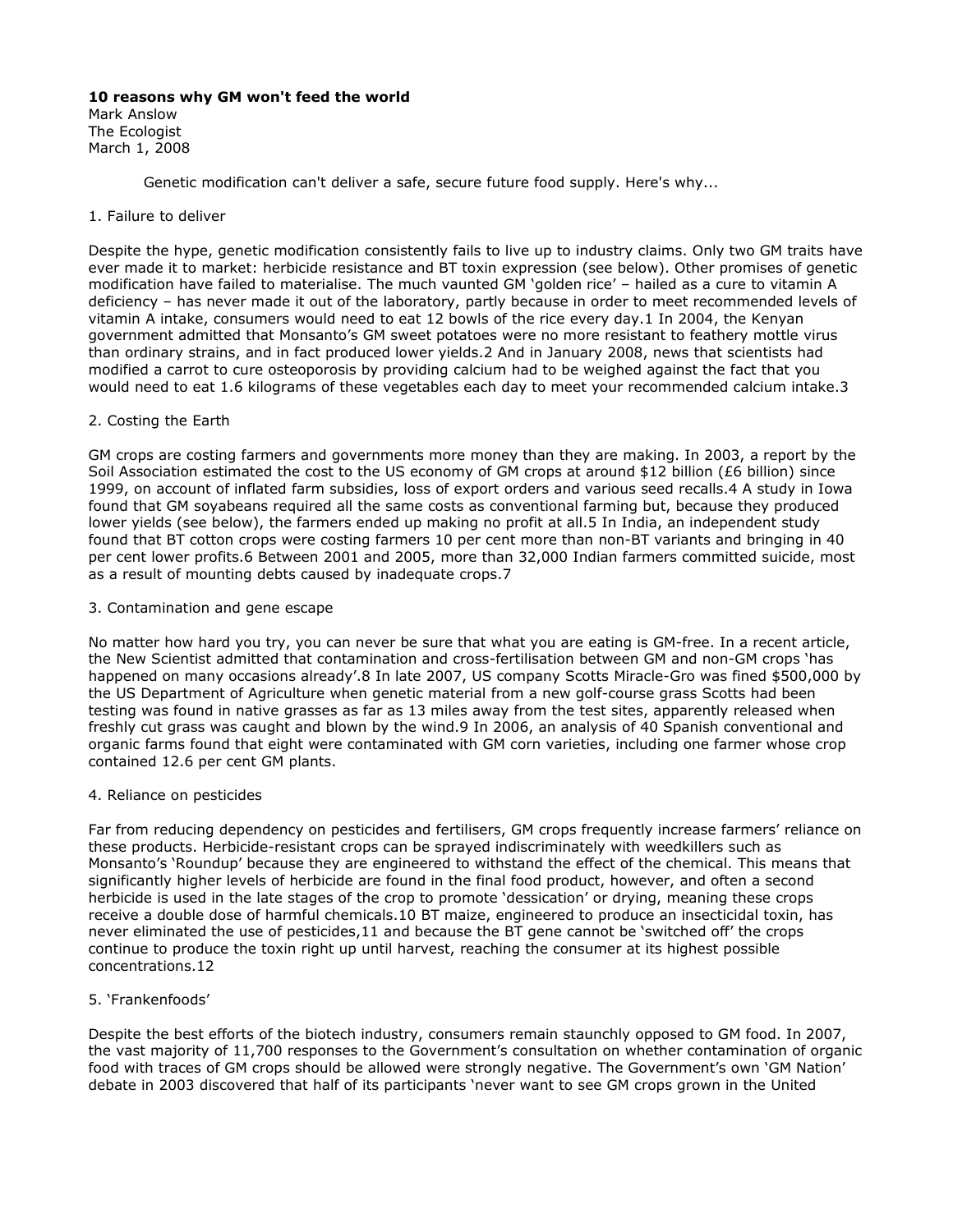Kingdom under any circumstances', and 96 per cent thought that society knew too little about the health impacts of genetic modification. In India, farmers' experience of BT cotton has been so disastrous that the Maharashtra government now advises that farmers grow soybeans instead. And in Australia, over 250 food companies lodged appeals with the state governments of New South Wales and Victoria over the lifting of bans against growing GM canola crops.13

## 6. Breeding resistance

Nature is smart, and there are already reports of species resistant to GM crops emerging. This is seen in the emergence of new 'superweeds' on farms in North America – plants that have evolved the ability to withstand the industry's chemicals. A report by then UK conservation body English Nature (now Natural England), in 2002, revealed that oilseed rape plants that had developed resistance to three or more herbicides were 'not uncommon' in Canada.14 The superweeds had been created through random crosses between neighbouring GM crops. In order to tackle these superweeds, Canadian farmers were forced to resort to even stronger, more toxic herbicides.15 Similarly, pests (notably the diamondback moth) have been quick to develop resistance to BT toxin, and in 2007 swarms of mealy bugs began attacking supposedly pestresistant Indian cotton.

# 7. Creating problems for solutions

Many of the so-called 'problems' for which the biotechnology industry develops 'solutions' seem to be notions of PR rather than science. Herbicide-resistance was sold under the claim that because crops could be doused in chemicals, there would be much less need to weed mechanically or plough the soil, keeping more carbon and nitrates under the surface. But a new long-term study by the US Agricultural Research Service has shown that organic farming, even with ploughing, stores more carbon than the GM crops save.16 BT cotton was claimed to increase resistance to pests, but farmers in East Africa discovered that by planting a local weed amid their corn crop, they could lure pests to lay their eggs on the weed and not the crop.17

### 8. Health risks

The results of tests on animals exposed to GM crops give serious cause for concern over their safety. In 1998, Scottish scientists found damage to every single internal organ in rats fed blightresistant GM potatoes. In a 2006 experiment, female rats fed on herbicide-resistant soybeans gave birth to severely stunted pups, of which half died within three weeks. The survivors were sterile. In the same year, Indian news agencies reported that thousands of sheep allowed to graze on BT cotton crop residues had died suddenly. Further cases of livestock deaths followed in 2007. There have also been reports of allergy-like symptoms among Indian labourers in BT cotton fields. In 2002, the only trial ever to involve human beings appeared to show that altered genetic material from GM soybeans not only survives in the human gut, but may even pass its genetic material to bacteria within the digestive system.18

# 9. Left hungry

GM crops have always come with promises of increased yields for farmers, but this has rarely been the case. A three-year study of 87 villages in India found that non-BT cotton consistently produced 30 per cent higher yields than the (more expensive) GM alternative.19 It is now widely accepted that GM soybeans produce consistently lower yields than conventional varieties. In 1992, Monsanto's own trials showed that the company's Roundup Ready soybeans yield 11.5 per cent less on harvest. Later Monsanto studies went on to reveal that some trials of GM canola crops in Australia actually produced yields 16 per cent below the non-GM national average.20

## 10. Wedded to fertilisers and fossil fuels

No genetically modified crop has yet eliminated the need for chemical fertilisers in order to achieve expected yields. Although the industry has made much of the possibility of splicing nitrogen-fixing genes into commercial food crops in order to boost yields, there has so far been little success. This means that GM crops are just as dependent on fossil fuels to make fertilisers as conventional agriculture. In addition to this, GM traits are often specifically designed to fit with large-scale industrial agriculture. Herbicide resistance is of no real benefit unless your farm is too vast to weed mechanically, and it presumes that the farmers already farm in a way that involves the chemical spraying of their crops. Similarly, BT toxin expression is designed to